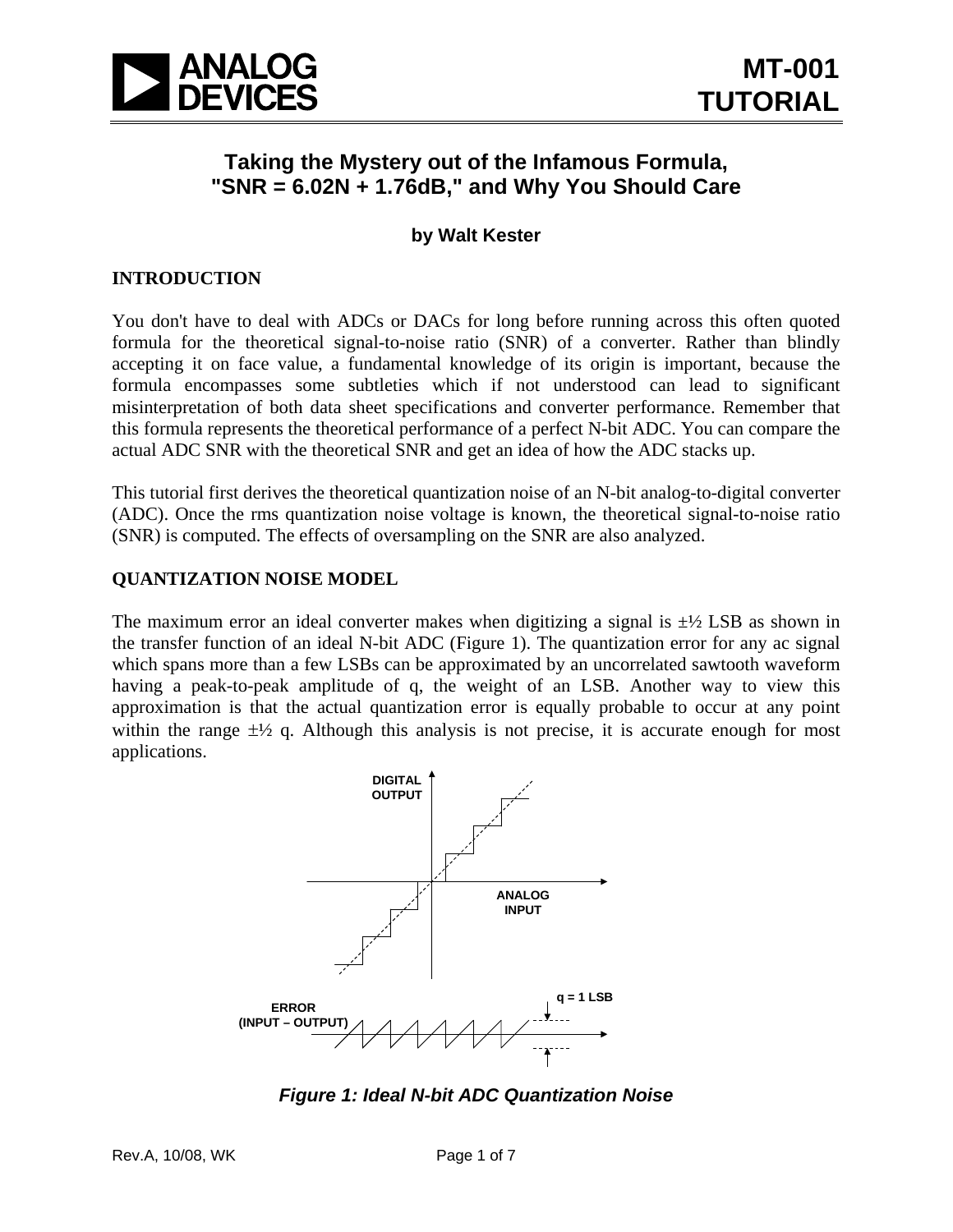W. R. Bennett of Bell Laboratories analyzed the actual spectrum of quantization noise in his classic 1948 paper (Reference 1). With the simplifying assumptions previously mentioned, his detailed mathematical analysis simplifies to that of Figure 1. Other significant papers and books on converter noise followed Bennett's classic publication (References 2-6).

The quantization error as a function of time is shown in more detail in Figure 2. Again, a simple sawtooth waveform provides a sufficiently accurate model for analysis. The equation of the sawtooth error is given by

$$
e(t) = st, -q/2s < t < +q/2s.
$$
 Eq. 1

The mean-square value of e(t) can be written:

$$
\overline{e^2(t)} = \frac{s}{q} \int_{-q/2s}^{+q/2s} (st)^2 dt.
$$
 Eq. 2

Performing the simple integration and simplifying,

$$
\overline{e^2(t)} = \frac{q^2}{12}.
$$
 Eq. 3

The root-mean-square quantization error is therefore

rms quantization noise = 
$$
\sqrt{e^2(t)} = \frac{q}{\sqrt{12}}
$$
. Eq. 4



*Figure 2: Quantization Noise as a Function of Time* 

The sawtooth error waveform produces harmonics which extend well past the Nyquist bandwidth of dc to  $f_s/2$ . However, all these higher order harmonics must fold (alias) back into the Nyquist bandwidth and sum together to produce an rms noise equal to  $q/\sqrt{12}$ .

As Bennett points out (Reference 1), the quantization noise is approximately Gaussian and spread more or less uniformly over the Nyquist bandwidth dc to  $f<sub>s</sub>/2$ . The underlying assumption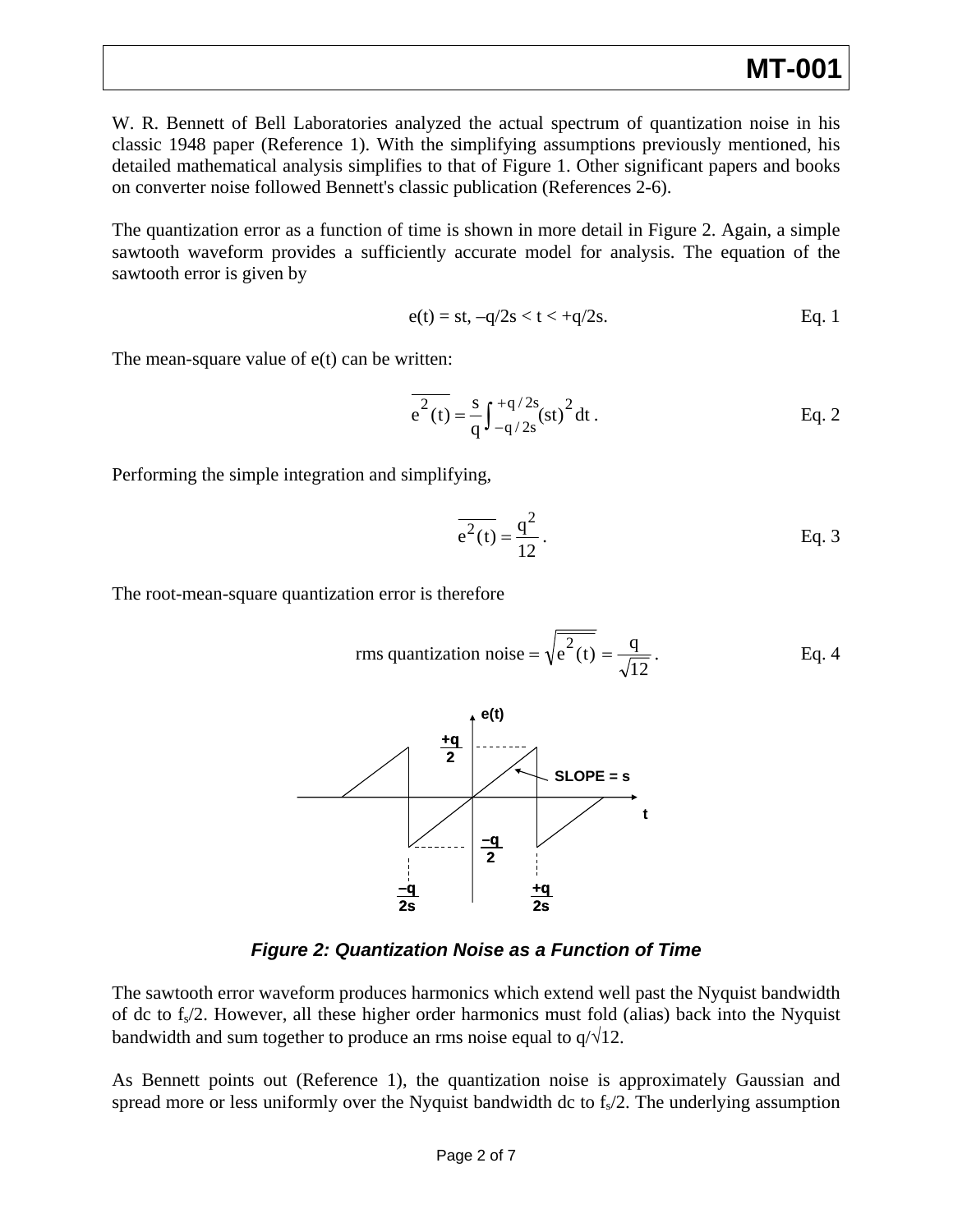# **MT-001**

here is that the quantization noise is uncorrelated to the input signal. Under certain conditions where the sampling clock and the signal are harmonically related, the quantization noise becomes correlated, and the energy is concentrated in the harmonics of the signal—however, the rms value remains approximately  $q/\sqrt{12}$ . The theoretical signal-to-noise ratio can now be calculated assuming a full-scale input sinewave:

Input FS Since 
$$
v(t) = \frac{q2^N}{2} \sin(2\pi ft)
$$
. Eq. 5

The rms value of the input signal is therefore

rms value of FS input = 
$$
\frac{q2^N}{2\sqrt{2}}
$$
. Eq. 6

The rms signal-to-noise ratio for an ideal N-bit converter is therefore

$$
SNR = 20\log_{10}\frac{rms value of FS input}{rms value of quantization noise}
$$
 Eq. 7

$$
SNR = 20\log_{10}\left[\frac{q2^{N}/2\sqrt{2}}{q/\sqrt{12}}\right] = 20\log_{10} 2^{N} + 20\log_{10} \sqrt{\frac{3}{2}}
$$
 Eq. 8

$$
SNR = 6.02N + 1.76dB,
$$
 over the dc to f<sub>s</sub>/2 bandwidth. Eq. 9

Bennett's paper shows that although the actual spectrum of the quantization noise is quite complex to analyze, the simplified analysis which leads to Eq. 9 is accurate enough for most purposes. However, it is important to emphasize again that the rms quantization noise is measured over the full Nyquist bandwidth, dc to  $f<sub>s</sub>/2$ .

#### **FREQUENCY SPETRUM OF QUANTIZATION NOISE**

In many applications, the actual signal of interest occupies a smaller bandwidth, BW, which is less than the Nyquist bandwidth (see Figure 3). If digital filtering is used to filter out noise components outside the bandwidth BW, then a correction factor (called *process gain*) must be included in the equation to account for the resulting increase in SNR as shown in Eq. 10.

$$
SNR = 6.02N + 1.76 dB + 10\log_{10}\frac{f_s}{2 \cdot BW}, \text{ over the bandwidth BW.} \qquad \text{Eq. 10}
$$

The process of sampling a signal at a rate which is greater than twice its bandwidth is referred to as *oversampling*. Oversampling in conjunction with quantization noise shaping and digital filtering are the key concepts in sigma-delta converters, although oversampling can be used with any ADC architecture.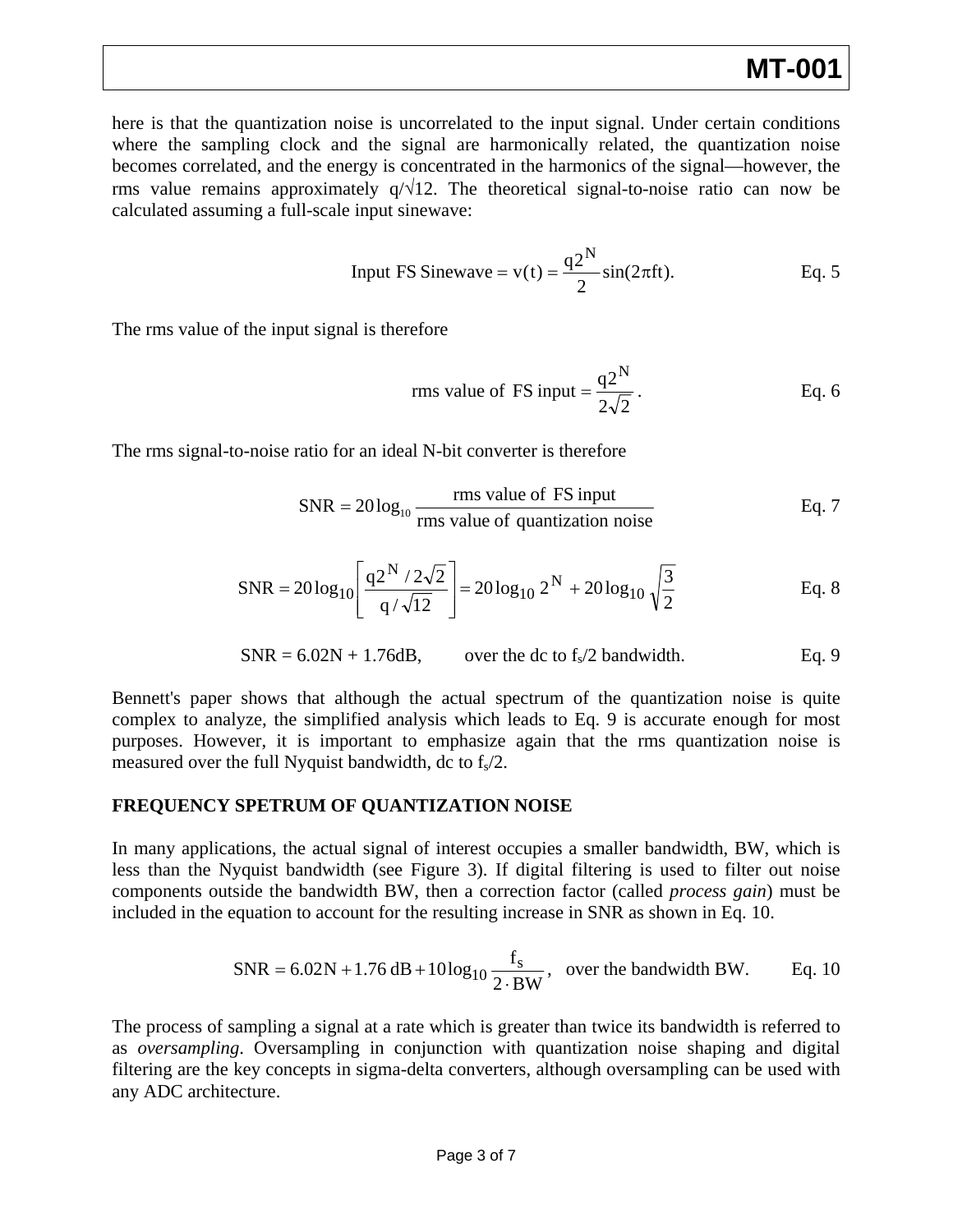

*Figure 3: Quantization Noise Spectrum Showing Process Gain* 

The significance of process gain can be seen from the following example. In many digital basestations or other wideband receivers the signal bandwidth is composed of many individual channels, and a single ADC is used to digitize the entire bandwidth. For instance, the analog cellular radio system (AMPS) in the U.S. consists of 416 30-kHz wide channels, occupying a bandwidth of approximately 12.5 MHz. Assume a 65-MSPS sampling frequency, and that digital filtering is used to separate the individual 30-kHz channels. The process gain due to oversampling for these conditions is given by:

Process Gain = 
$$
10 \log_{10} \frac{f_s}{2 \cdot BW} = 10 \log_{10} \frac{65 \times 10^6}{2 \times 30 \times 10^3} = 30.3 \text{ dB}.
$$
 Eq. 11

The process gain is added to the ADC SNR specification to yield the SNR in the 30-kHz bandwidth. In the above example, if the ADC SNR specification is 65 dB (dc to  $f<sub>s</sub>/2$ ), then it is increased to 95.3 dB in the 30-kHz channel bandwidth (after appropriate digital filtering).

Figure 4 shows an application which combines oversampling and undersampling. The signal of interest has a bandwidth BW and is centered around a carrier frequency  $f_c$ . The sampling frequency can be much less than  $f_c$  and is chosen such that the signal of interest is centered in its Nyquist zone. Analog and digital filtering removes the noise outside the signal bandwidth of interest, and therefore results in process gain per Eq. 10.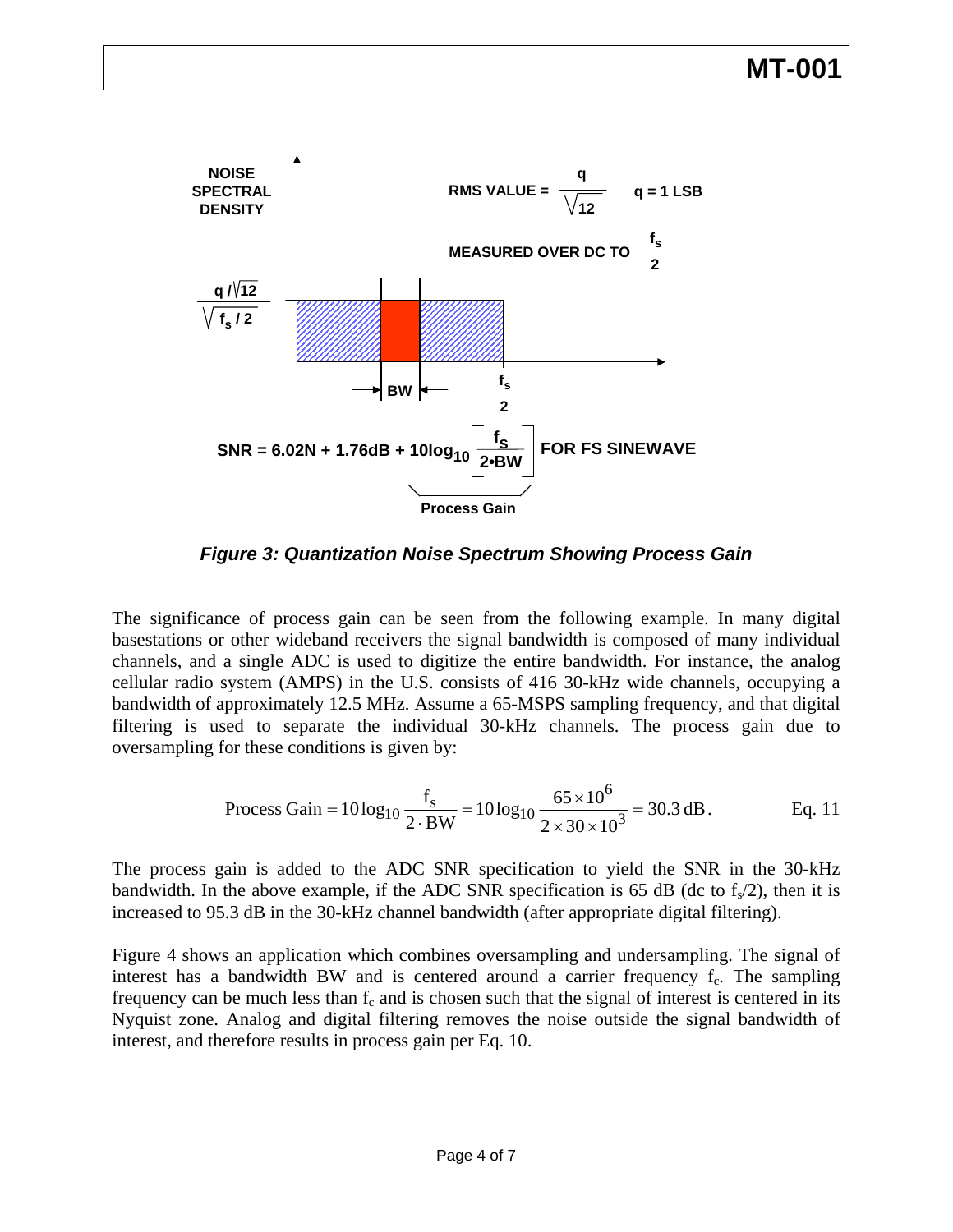

*Figure 4: Undersampling and Oversampling Combined Results in Process Gain* 

# CORRELATION BETWEEN QUANTIZATION NOISE AND INPUT SIGNAL YIELDS **MISLEADING RESULTS**

Although the rms value of the noise is accurately approximated by  $q/\sqrt{12}$ , its frequency domain content may be highly correlated to the ac-input signal under certain conditions. For instance, there is greater correlation for low amplitude periodic signals than for large amplitude random signals. Quite often, the assumption is made that the theoretical quantization noise appears as white noise, spread uniformly over the Nyquist bandwidth dc to  $f<sub>s</sub>/2$ . Unfortunately, this is not true in all cases. In the case of strong correlation, the quantization noise appears concentrated at the various harmonics of the input signal, just where you don't want them.

In most practical applications, the input to the ADC is a band of frequencies (always summed with some unavoidable system noise), so the quantization noise tends to be random. In spectral analysis applications (or in performing FFTs on ADCs using spectrally pure sinewaves as inputs, however, the correlation between the quantization noise and the signal depends upon the ratio of the sampling frequency to the input signal.

This is demonstrated in Figure 5, where the output of an ideal 12-bit ADC is analyzed using a 4096-point FFT. In the left-hand FFT plot (A), the ratio of the sampling frequency (80.000 MSPS) to the input frequency (2.000 MHz) was chosen to be exactly 40, and the worst harmonic is about 77 dB below the fundamental. The right hand diagram (B) shows the effects of slightly offsetting the input frequency to 2.111 MHz, showing a relatively random noise spectrum, where the SFDR is now about 93 dBc and is limited by the spikes in the noise floor of the FFT. In both cases, the rms value of all the noise components is approximately  $q/\sqrt{12}$  (yielding a theoretical SNR of 74 dB) but in the first case, the noise is concentrated at harmonics of the fundamental because of the correlation.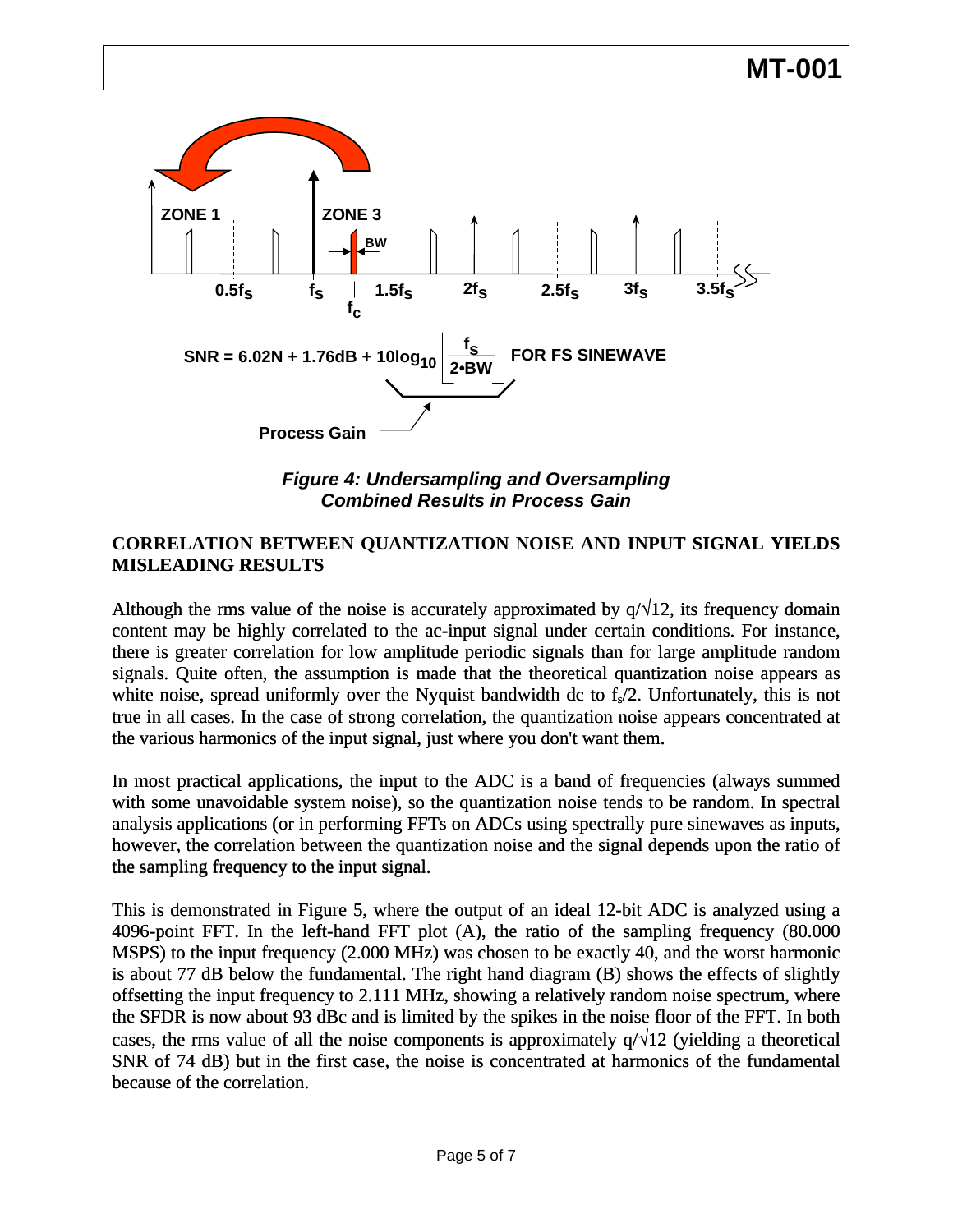

*Figure 5: Effect of Ratio of Sampling Clock to Input Frequency on Quantization Noise Frequency Spectrum for Ideal 12-bit ADC, 4096-Point FFT. (A) Correlated Noise, (B) Uncorrelated Noise* 

Note that this variation in the apparent harmonic distortion of the ADC is an artifact of the sampling process caused by the correlation of the quantization error with the input frequency. In a practical ADC application, the quantization error generally appears as random noise because of the random nature of the wideband input signal and the additional fact that there is a usually a small amount of system noise which acts as a *dither* signal to further randomize the quantization error spectrum.

It is important to understand the above point, because single-tone sinewave FFT testing of ADCs is one of the universally accepted methods of performance evaluation. In order to accurately measure the harmonic distortion of an ADC, steps must be taken to ensure that the test setup truly measures the ADC distortion, not the artifacts due to quantization noise correlation. This is done by properly choosing the frequency ratio and sometimes by summing a small amount of noise (dither) with the input signal. The exact same precautions apply to measuring DAC distortion with an analog spectrum analyzer.

# **SNR, PROCESS GAIN, AND FFT NOISE FLOOR RELATIONSHIPS**

Figure 6 shows the FFT output for an ideal 12-bit ADC. Note that the average value of the noise floor of the FFT is approximately 107 dB below full-scale, but the theoretical SNR of a 12-bit ADC is 74 dB. The FFT noise floor is *not* the SNR of the ADC, because the FFT acts like an analog spectrum analyzer with a bandwidth of  $f_s/M$ , where M is the number of points in the FFT. The theoretical FFT noise floor is therefore  $10\log_{10}(M/2)$  dB below the quantization noise floor due to the *processing gain* of the FFT.

In the case of an ideal 12-bit ADC with an SNR of 74 dB, a 4096-point FFT would result in a processing gain of  $10\log_{10}(4096/2) = 33$  dB, thereby resulting in an overall FFT noise floor of  $74 + 33 = 107$  dBc. In fact, the FFT noise floor can be reduced even further by going to larger and larger FFTs; just as an analog spectrum analyzer's noise floor can be reduced by narrowing